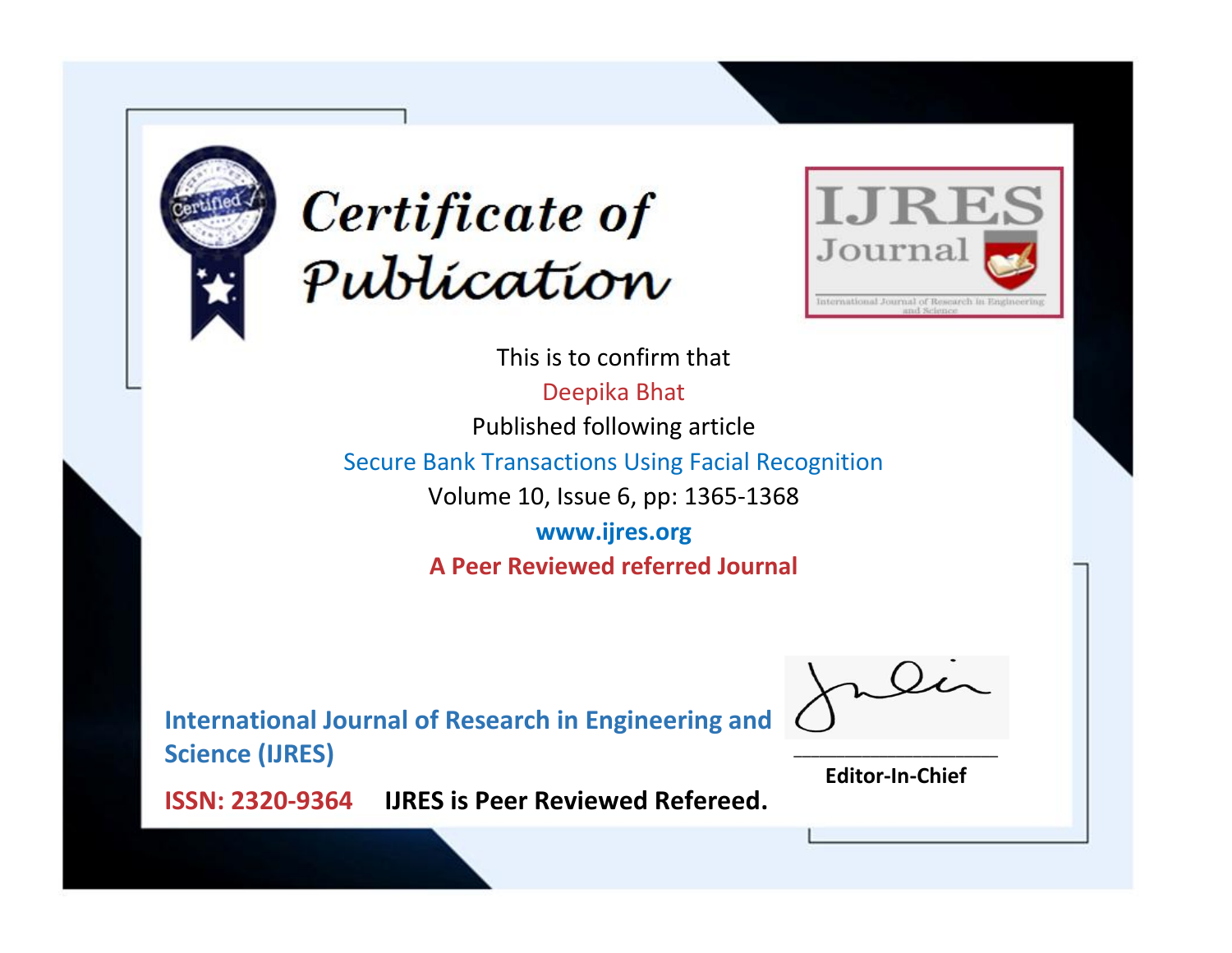



This is to confirm that Meghana G B Published following article Secure Bank Transactions Using Facial Recognition Volume 10, Issue 6, pp: 1365-1368 **www.ijres.org A Peer Reviewed referred Journal**

**International Journal of Research in Engineering and Science (IJRES)**

\_\_\_\_\_\_\_\_\_\_\_\_\_\_\_\_\_\_\_\_\_\_\_\_ **Editor-In-Chief**

**Journal.**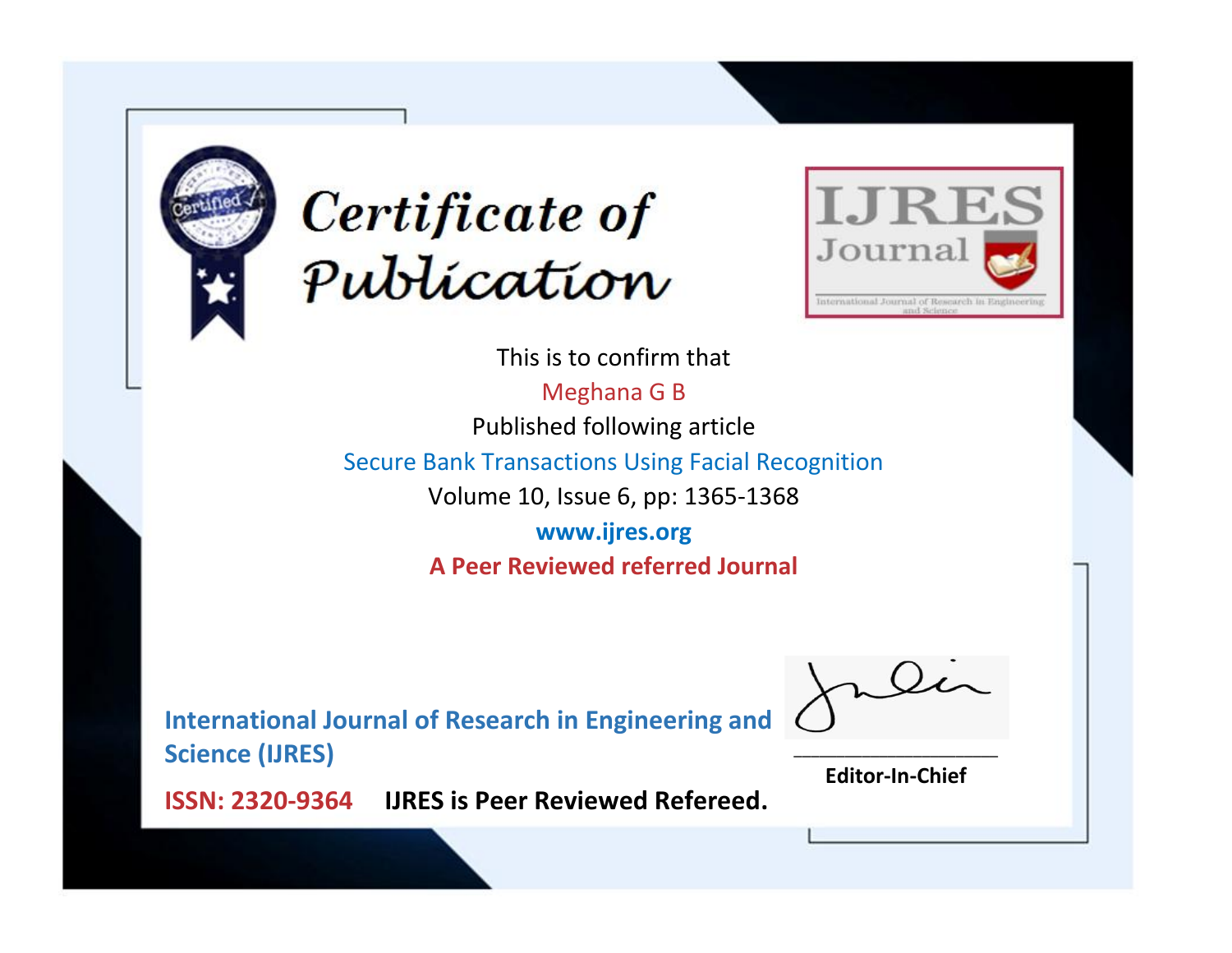



This is to confirm that

Prajwal C Published following article

Secure Bank Transactions Using Facial Recognition

Volume 10, Issue 6, pp: 1365-1368

**www.ijres.org A Peer Reviewed referred Journal**

**International Journal of Research in Engineering and Science (IJRES)**

\_\_\_\_\_\_\_\_\_\_\_\_\_\_\_\_\_\_\_\_\_\_\_\_ **Editor-In-Chief**

**Journal.**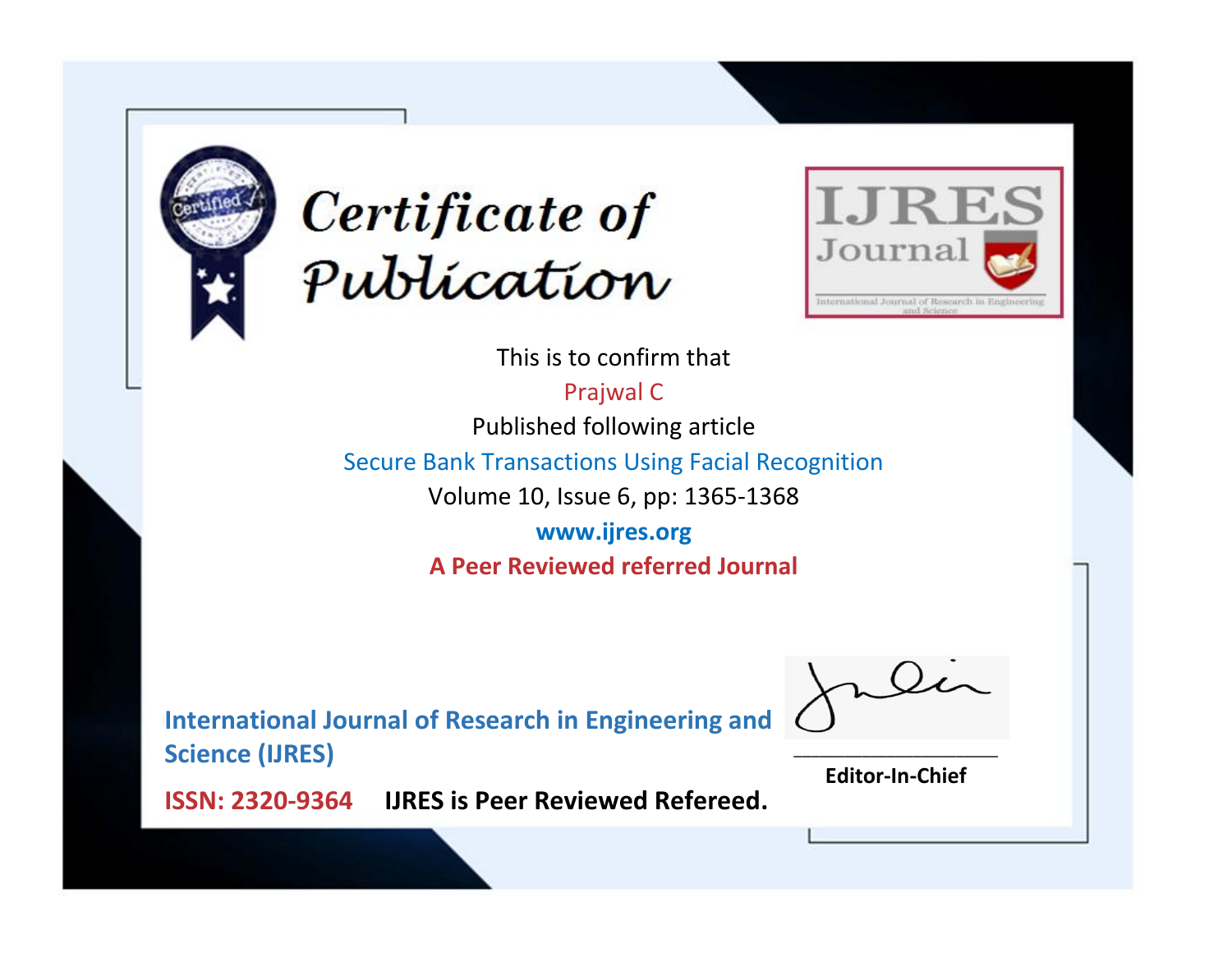



This is to confirm that Shashank P Published following article

Secure Bank Transactions Using Facial Recognition

Volume 10, Issue 6, pp: 1365-1368

**www.ijres.org A Peer Reviewed referred Journal**

**International Journal of Research in Engineering and Science (IJRES)**

\_\_\_\_\_\_\_\_\_\_\_\_\_\_\_\_\_\_\_\_\_\_\_\_ **Editor-In-Chief**

**Journal.**